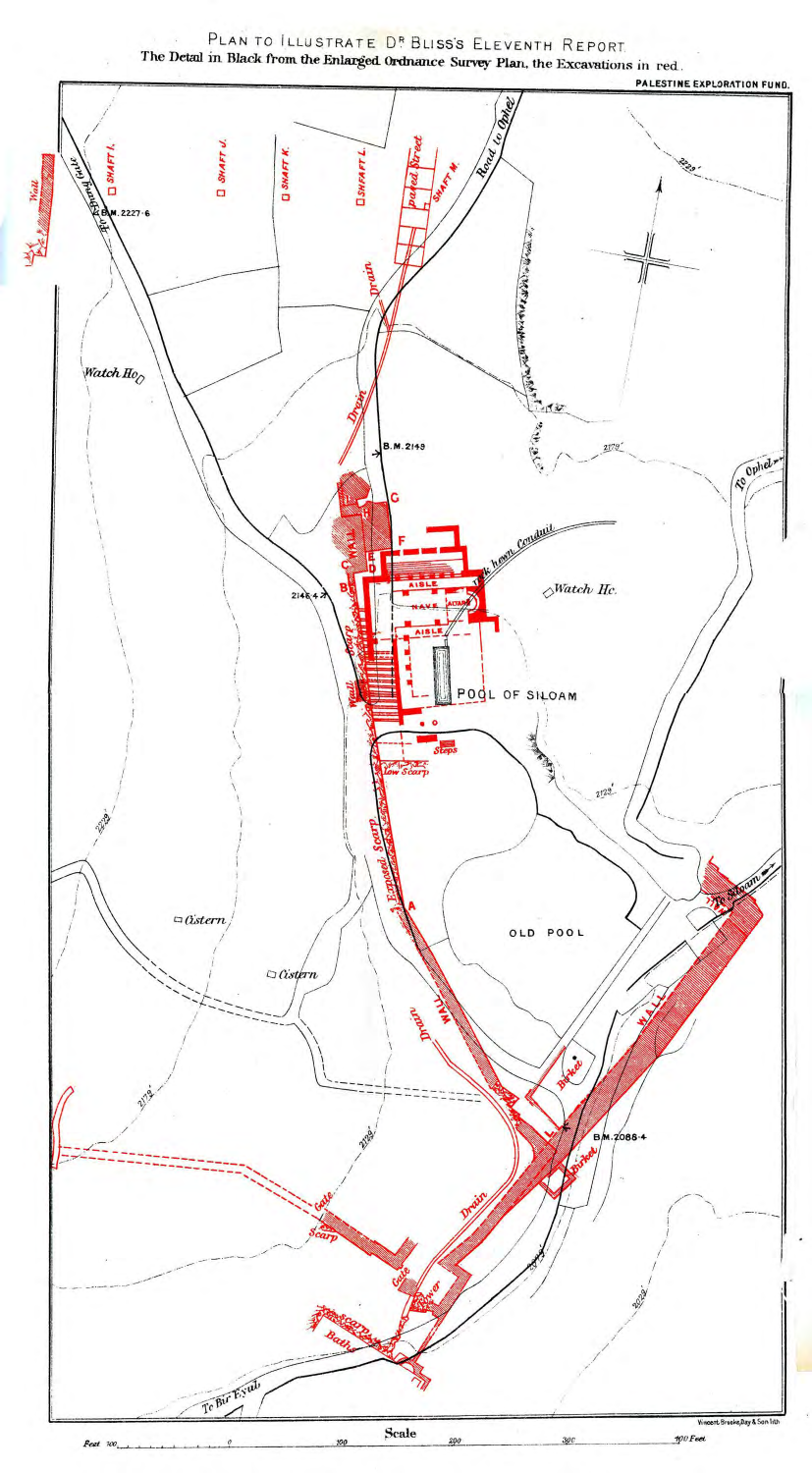## ELEVENTH REPORT *ON* THE EXCAVATIONS AT JERUSALEM.

## By F. J. Buss, Ph.D.

THE present report is intimately connected with the last, as it shows the development of certain clues already given during the summer season. The results obtained have been in vart positive and in part negative, with a decided balance in favour of the former. We have proved that the built stairway made use of a system of rock-hewn steps, probably older, and lead to a court in front of the Pool of Siloam. Our work at the pool itself, taken in connection with that of Dr. Guthe, has determined its ancient limits. An historic church has been discovered so excellently preserved thaf we have been able not only to recover its main outlines, but to trace many particular features. The paved road to the north of the pool has been traced 30 feet south of the point described last season. Valuable work has been done on the wall crossing the Tyropceon below the pool, and its south-east angle has been found. The season has had its disappointments, the chief one being our failure to find the continuation of the wall to the west of the old pool.

This wall, it will be remembered, was traced from L to A, the. last part being on a scarp, which ran on for 290 feet from A to B. Between these two points no wall was found on the scarp, the top of which could not always be seen, for reasons given, except that a few stones were seen between the top step of the stairway and B. This wall continues to  $C_r$ with an unsatisfactory face, from whence we described it in our last report, as breaking out  $14$  feet to the east, where it forms a strong corner at D, the masonry along the line CD being much better than that of the line BC. At E the wall breaks out to F, where it again forms a strong corner. It then runs north to G, to which point it was traced when the last report closed. From the corner G we tunnelled west along an irregular face to I, where the wall runs out to nothing. The enormous thickness, FG, ascertained at a point midway between F and G, proves that EFG is a solid mass of foundation work, added on to DH. For DE continues back of EF as far as H, and while tmmelling along a miserable face between F and G we were really quarrying through this added blockage. Following the face to the west for 18 feet from H we found this wall also running out to nothing. Attempts to find its thickness made from the east and north proved that this also is a great foundation blockage.

The work done here during the last season illustrates the dangers of trying to make a report intelligible when a given excavation has not been<br>exhaustive. A remine from the massive nature of the wall between Arguing from the massive nature of the wall between C and G, we had assumed that it was connected with the bit of wall, BC, which was supposed to have been once joined to the wall L to A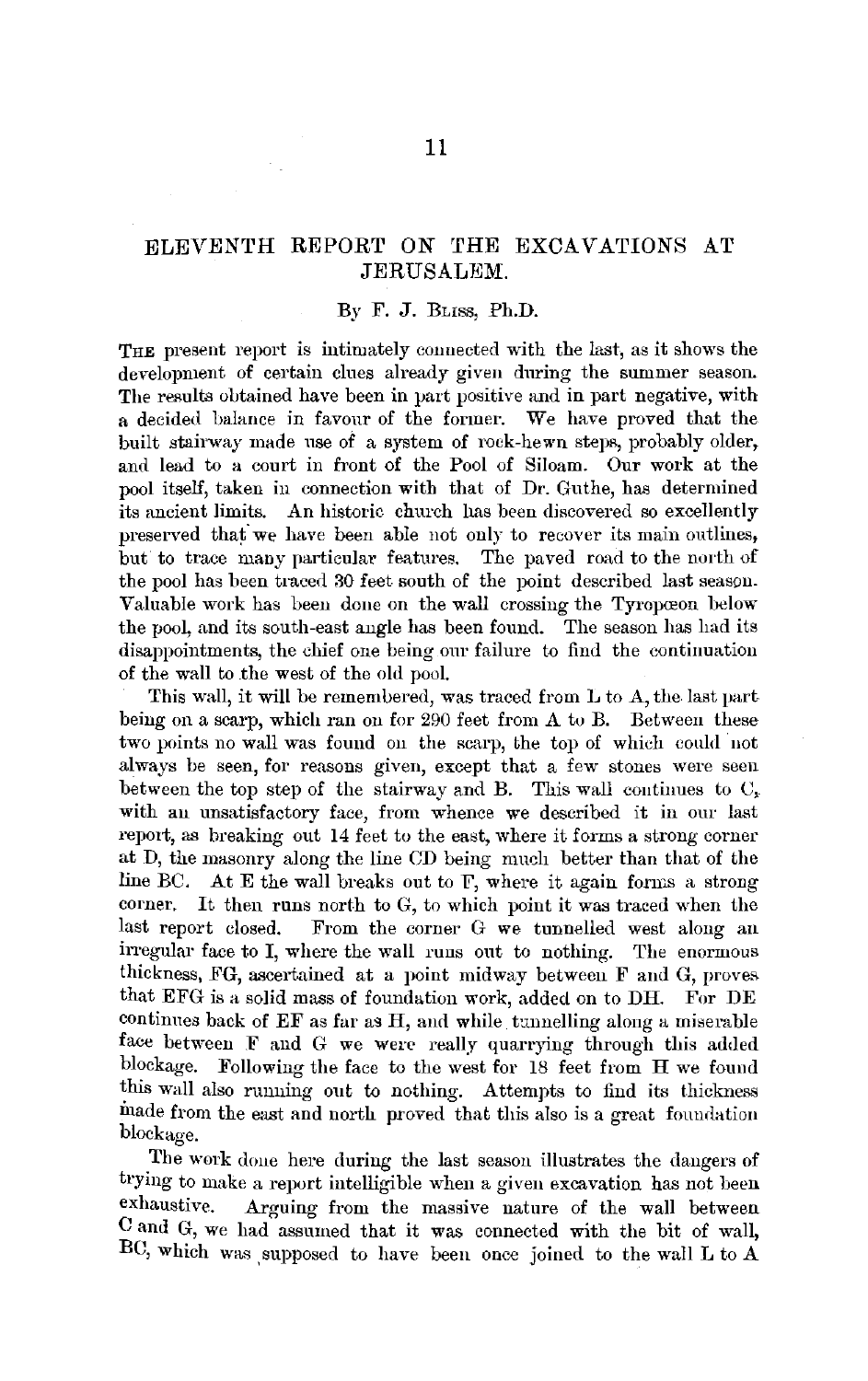by a wall on the connecting scarp. The first part of this theory has now been proved untenable. Having lost all clues to the north, we returned to the crucial point C. A few hours' work showed that the wall BC is unconnected with CD, the latter forming a true corner at  $C$ , with a face running to the north. Against this earth is piled up, showing that whatever the wall BC may have been it is quite gone north of the point  $C<sub>i</sub>$ . BC is much ruined, and appears to be of slight thickness, though the rapidly rising rock to the west makes the question<br>of its original breadth uncertain. The exact purpose of the great The exact purpose of the great blockage CDGI is undetermined, though the work upon it has cost us an infinite labour of tunnelling and quarrying. As the fall in the rock between B and F is  $15\frac{1}{6}$  feet (the blockage at these two corners resting on the rock) it is evident that we have here a filling up of the valley to support some important building. Its relation to the Roman Stairway and to the Byzantine Church indicate that it is later than both of these. The line IG, though a real face, does not indicate the extent to which the valley has been blocked up with masonry, for in a shaft immediately to the north, from which the line IG was reached, we had to quarry through a confused mass of building to a depth of 20 feet, below which there was soil.

The absence of a western door in the church (to be described later) favours the idea that a wall once ran along the scarp from A to B. This may be either city wall, interrupted by the later blockage, or a wall to protect the two pools. It is possible that part of this wall may have been seen by us. At a point about opposite the south wall of the pool we drove a tunnel west from the top of the scarp and at a distance of 6 feet, we found a fragment of wall 8 feet thick. Only 11 feet of its length remain. Two courses of dressed stones appear, 18 and 20 inches high respectively. The stones have chisel-drafted margins, with centres projecting from  $\frac{1}{2}$  an inch to  $\frac{3}{4}$  of an inch, chisel-picked. They are well squared and set, no lime being used on the face, though it was observed on the inside of the wall. It resembles the masonry found at L in the line LA. Search for a continuation of this wall was made by driving a tunnel west from C for 20 feet, but nothing was found.

While sinking a shaft to the west of the road in line with the series of shafts across the Tyropceon (see plan), we came on a wall whose thickness of 8 feet showed it to be worthy of examination. It rests upon a scarp, found at one point to be 9 feet high. Several courses are standing for a distance of 61 feet south of the point where it strikes the road. Then for 33 feet there are clear indications of masonry foundations, continuing as the scarp turns west for 9 feet 4 inches, where it again was traeed south for 11 feet. Here the excavation was temporarily suspended. Twenty feet south of the road there is a rock-hewn chamber cut back into the scarp, with two square doorways, roughly lintelled by the wall, which here is 12 inches out from the face of the scarp against which it is built. The scarp thus seems to be older than the wall, but the chambers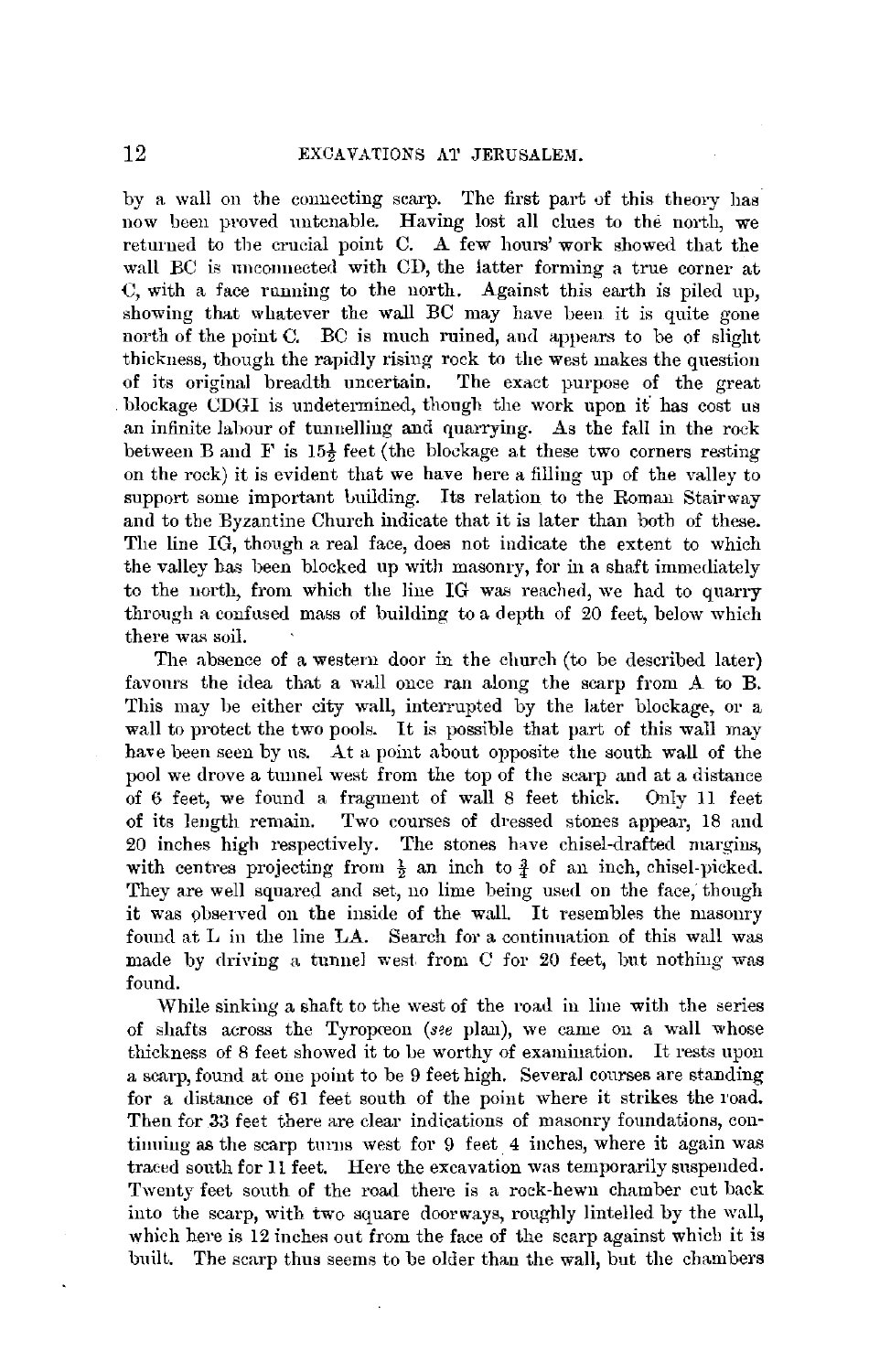were still in use when the latter was built. Indications of rock-chambers were also found near the turn of the scarp further south. The masonry of this wall consists of rough stones set in lime, with courses averaging 10 inches high. Though its scarp is uot in line with the scarp to the west of the pool, we intend to trace it further south.

In the meantime, we have been pushing a tunnel north from IH in the hope of catching any line of city wall that may cross the Tyropoeon. Up to the time of writing, 80 feet of tunnelling in the rock have revealed no signs of such a wall. Negative results are sometimes as important as positive ones, and in looking at the plan the reader must remember that the red lines by no means indicate the whole of our work.

Far more satisfactory has been the work along the wall which crosses the Tyropceon Valley below the pool. Various periods of reconstruction are indicated by different kinds of masonry, proving this to have been the line of the city wall for a very long time. We cannnot hold Eudocia responsible for them all, though this Imperial lady has complicated our excavations at Yarious points. Our work here has been very extensive, but it is still going on, and I prefer to reserve my description till this corner has been carefully drawn in detail.

The great stairway to the west of the Pool of Siloam was generally described in the last *Quarterly,* but further investigation demands a few alterations. On the west the steps butt up against the scarp, and on the east against the west wall of the original pool, which also served as their parapet. As the scarp and wall are not parallel, the breadth of the steps varies from 27 feet at the top to 22 feet at the bottom. The number of steps is 34. They vary in height from 6 to  $9\frac{1}{2}$  inches, and are arranged in a system of wide and narrow treads alternately, the wide treads from 4 feet 3 inches to 4 feet  $11\frac{1}{2}$  inches, and the narrow ones from 11 inches to 17. The main part of the stairway, as seen, consists of steps built of hard, well-jointed stones, laid on a bed of chips and weak mortar, formed of mud and lime. But pushing along the whole breadth of the stairway along step  $A$  (see plan of Stairway and Pool) to the parapet wall, we found that for 10 feet 9 inches from. the scarp the tread consists of the natural rock well polished by foot-wear. For a foot from the scarp the tread is 6 feet 4 inches broad ; for the rest of this distance the breadth varies from 3 feet 9 inches to  $3$  feet  $4$  inches. Then for  $5$  feet the tread consists of a patchwork, the irregular rock being levelled up with bits of paving. Here the breadth has the normal measurement of 4 feet 4 inches, the additional breadth being furnished by a stone step which could never have been straight to the scarp, as the plan and section  $EF$  will show. From this point to the parapet the tread is of laid stones. Iu onr tunnel down the steps, a few feet from the parapet, we found several instances where paving stones levelled up the rock, Lut in general the steps were built. However, pushing a tunnel south from A, along the scarp, a system of rock-hewn steps, well polished, appeared. Their treads are of varying breadths, one of them being patched up with a stone step. They are at slightly higher levels than the corresponding steps of the stair near the parapet\_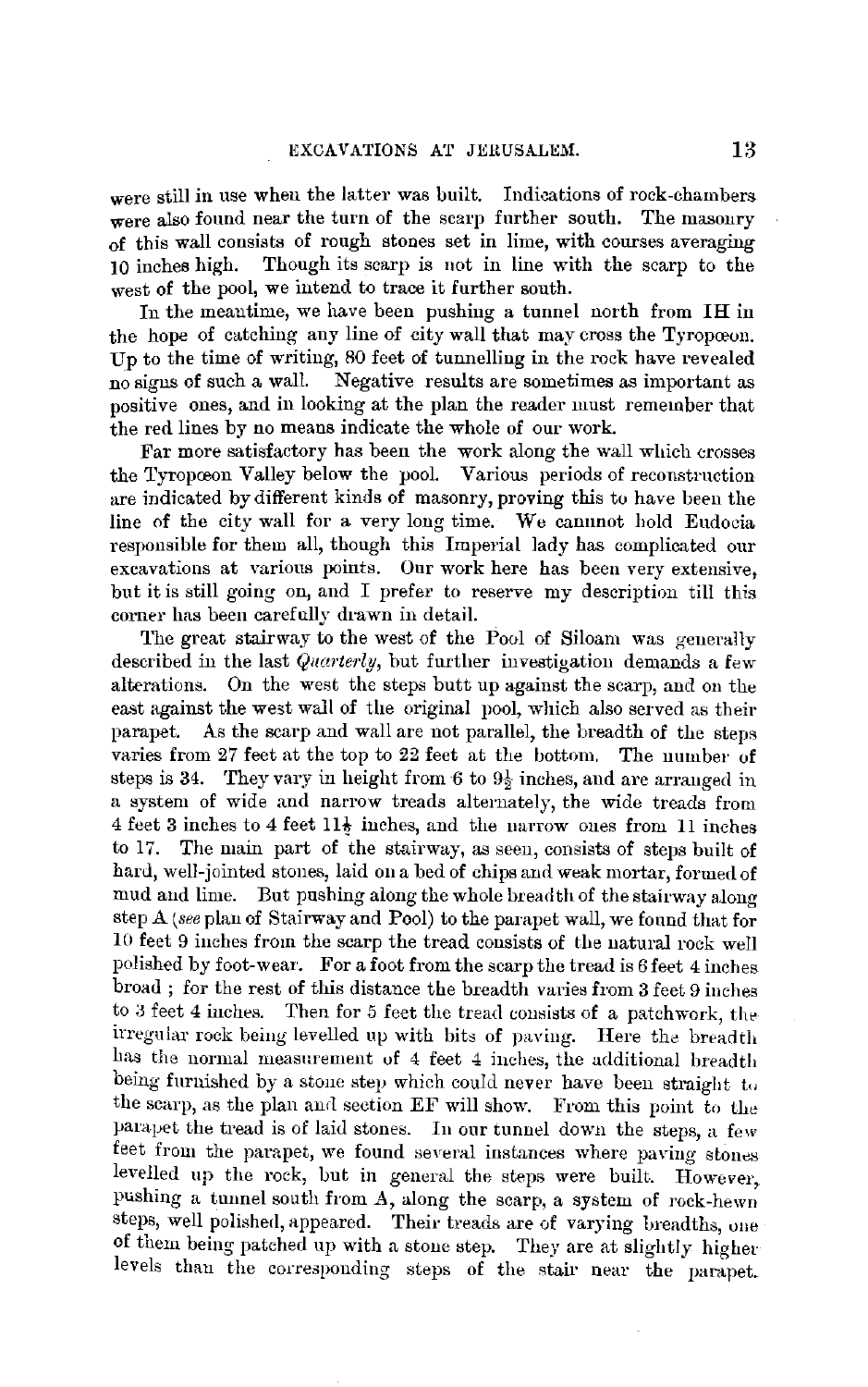Accordingly, it is needless to say that they do not represent an older system of steps, covered at a later period by stone steps which have since disappeared. Ent that they represent an older system of steps, enlarged and extended by the builders of the stone system at this point, seems probable. Though well polished by foot-wear, they are very rudely cut, in great contrast to the well-squared stone steps, and the two cannot be ascribed to the same constructors. Had the rock fallen naturally at the time of the builders of the stone steps **at** this point, they would either have cut well-squared rock steps or have cut down the rock to a level admitting of the insertion of stone steps to correspond **in** level to the rest of the system.

North of A we removed stone steps at the points Band G to find out if the rock was cnt into the form of steps. In both places it was found to be in a natural irregular state without foot-wear, and at C some of the red, natural soil was still clinging to it. The rock was also seen below the top of the stairway at D. The easy fall of the rock shows that the road might have run along the red earth, without steps, as far as A.

The top of the stone-step system is shown by the much broader tread at D and the single step *down* from it to the north. The approach from the north is one of the unsolved problems. The stairway points to the -fine paved road further north. But between them interposes the curious large blockage which we had wrongly supposed to be part of the city wall. Although this building rests on the rock, which falls rapidly to the east, we are forced to suppose that it was erected after the steps were disused, for so magnificent a stairway must have had a clear space in front of it. We pushed 20 feet east from the corner C of this blockage, partly to see whether the approach to steps might not have beeu to the west of it, but the rock rises so rapidly that this theory is impossible. Accordingly I infer that the paved road once led down to the steps, especially as they are of the same class of work. Further investigation may help to settle this point.

Though our excavations at the pool were not undertaken originally for the sake of studying the pool itself, but rather to determine questions relating to the stairway and the church, before showing the connection between the stairway and the pool it will be cmwenient to show first what light has been cast upon the latter. We first struck the western wall of the original pool, where we found step A butting up against its western face, which thus also served as a parapet for the stairway. In the last report I gave its thickness at 3 feet, and said that it was set back from a scarp. Further investigation has shown that the true eastern face had been ruined, and that it was originally plumb with the scarp, giving a thickness of 4 feet. For on sinking with the scarp and tunnelliug south we found the true face of the wall, in line with the scarp, the latter rising here for 5 feet 6 inches, as may be seen in section GH. This wall was traced south for over 30 feet where a corner was reached. At this end five courses of masonry were seen, the lowest, of rough stones, set on the top of the scarp. The courses vary in height from 12 to 18 inches.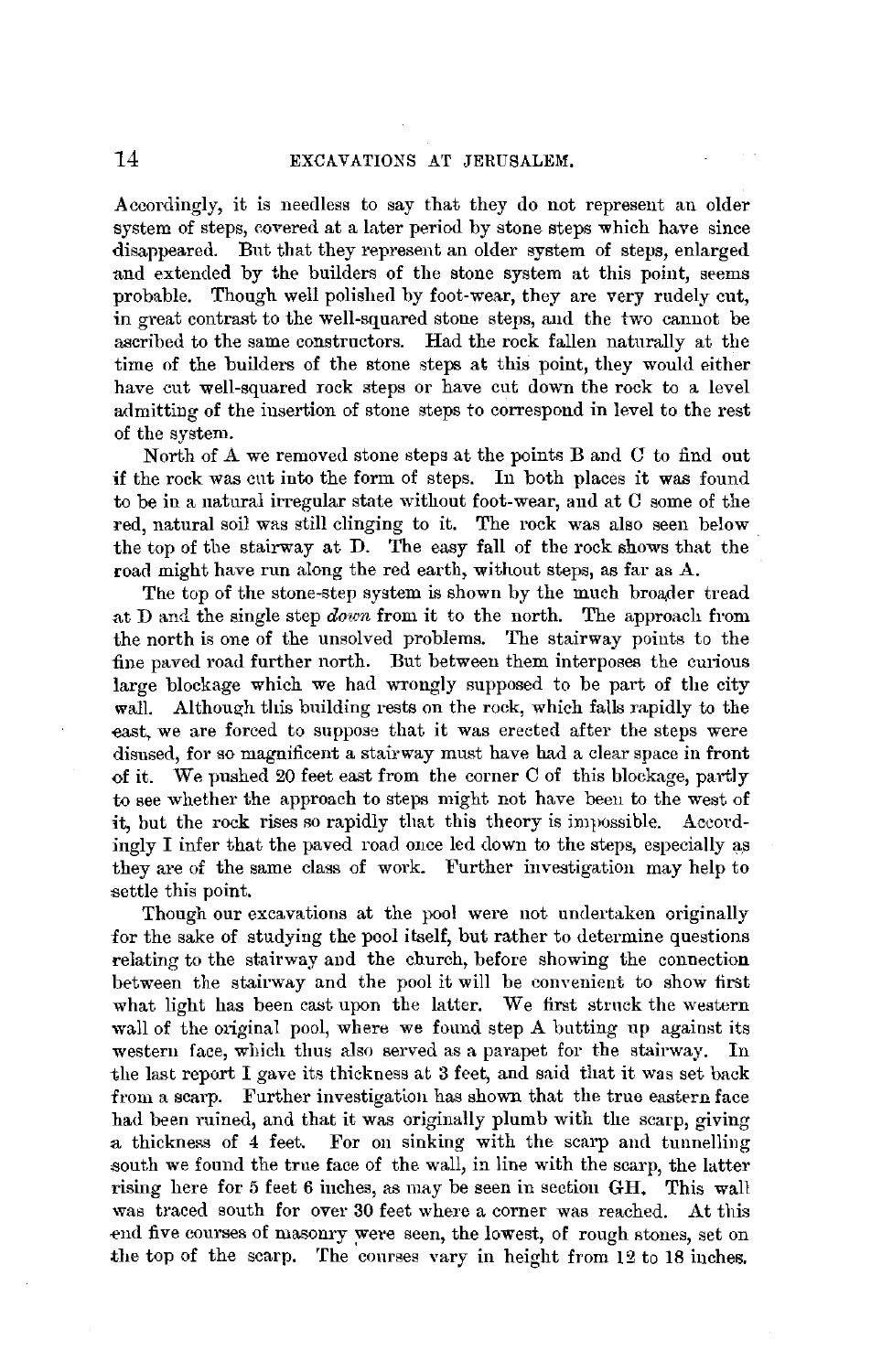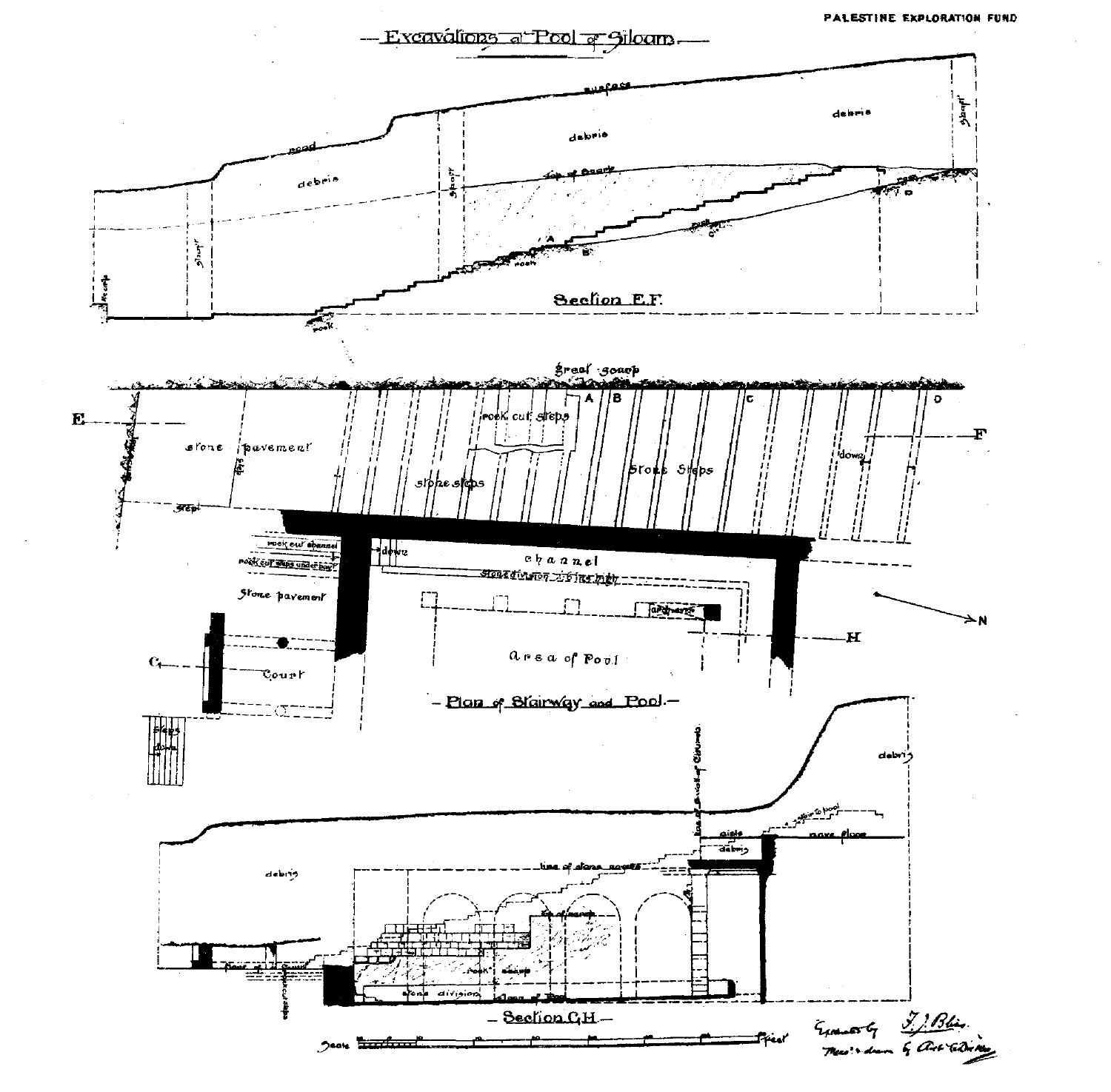The stones are mainly small, their lengths varying from **1** to 3 feet. They are well jointed and set in lime, with a fine comb-pick dressing, appearing faintly, as the wall is much weathered. At intervals varying from **3** feet 1 inch to 4 feet 2 inches in the second course of good masonry from the bottom, are bevelled sinkings in the stones  $5\frac{1}{2}$  inches square, I½ inches deep at top of stone, the bevel running out as it descends. They look like cuttings made for the purpose of a raking strut to shore the wall, but why this should have been necessary in a course practically resting on the scarp, is hard to explain. Fallen in front of the wall were two large stones ornamented with an inverted ogee moulding and fillet. The scarp is not very well worked, and has a decided batter. The wall turning to the east from the corner is 5 feet 3 inches thick. At the angle three rock-hewn steps were found, descending to the north. East of these steps a pavement appears. At a distance of 4 feet 6 inches from the west scarp, and running parallel to it, a stone division was traced for 21 feet. This is 2 feet 6 inches high, 12½ inches broad, and has a rounded bead, as seen from section GH.

We had thus reached the south-west angle of the original pool. The north-west and north-east angles had been determined by the excavations of **Dr.** Guthe, giving to the northern wall a length of 75 feet. The west wall runs at right angles to the northern wall, and the distance between the south-west and the north-west angles is 71 feet ; hence we have proved the original pool to have been almost square. A happy accident permitted us to see the north-west angle. While sinking a pit in search for the south wall of the church, a thick block of stone was observed at one side of the pit, under which the earth began to run. Crawling under the stone, we found ourselves beneath a roof of huge covers extending from the top of the wall to a large pier. The earth which had once filled the place had sunk, leaving an area some 4 feet high where we could examine this north-west angle at our leisure. The cover at the angle has a clear bearing of 10 feet by 9 feet 7 inches. The moulding of the wall is precisely similar to those found on the stones falleu in front of this same wall further south. The masonry is also quite similar, but as the roof is here preserved, the stones are not weathered. Dr. Guthe indicates on his plan the position of the pier but as he does not draw this in elevation, we sank a shaft along its side, desirous also of comparing the level of the floor with that of the pavement found near the south-west corner and with that of the modern pool. At a height of 12 feet 9 inches from the pavement, the first springer of an arch is seen on the pier, indicating an arcade on this side of the pool. Some of the stones of the pier have a fine comb-pick margin, with a very fine pock marking in the centre. The level of the floor of the arcade at this point is 1 foot higher than that of the pavement found at the south-west angle, and is level with that of the present pool at a point opposite, strong indication that the portico was included in the pool itself, a fact also proved by the relative levels of the portico pavement and the outlet channel, to be noticed presently. The stone division with rounded head was found to be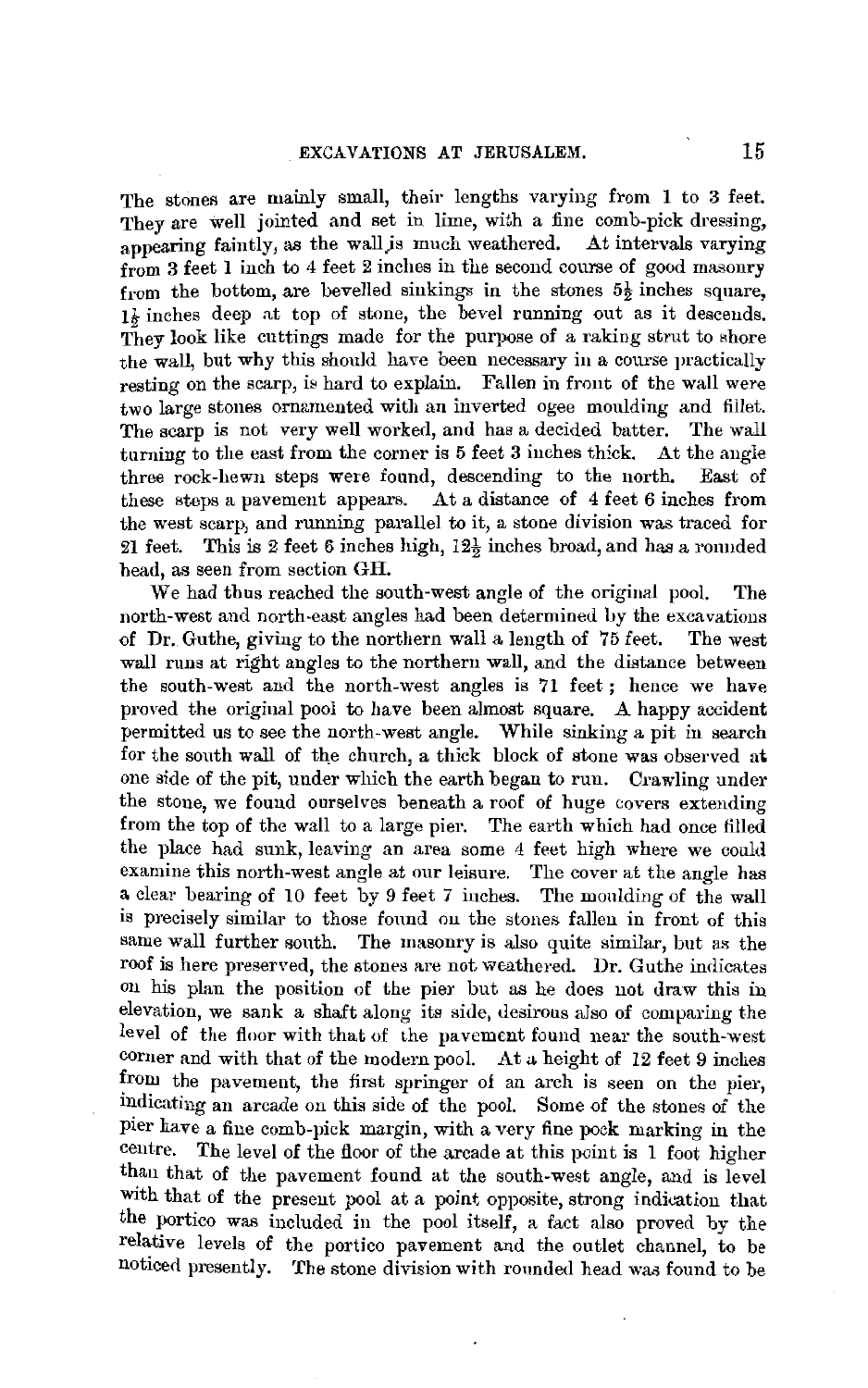in the same position relative to the wall as seen to the south. The northeast angle of this same division, evidently a feature of the arcade, was seen by Guthe, as well as a considerable portion to the west and south of the corner.

We may safely assume that the arcade ran around the four sides of the pool, and represents the "quadriporticum," or four-sided arcade of the Bordeaux Pilgrim. The channel left between one division wall aud the limits of the pool was found by Dr. Guthe to have a cement bottom. The rounding of its head towards the channel, and the extreme polish on its stones, suggest that it may have been used as a bench where pilgrims could have sat and bathed their feet. The depth of this channel he did not find. A tunnel in the rock, forming the base of the south wall of the pool, shows how the overflow was carried off.

A glance at section EF will show that a large part of the western wall of the pool was hewn out of the solid rock. I have spoken of this arcaded pool as the original pool, viewed in relation to the present pool, which is a contraction within the area of the former. However, it seems probable that this rudely-hewn scarp indicates the western line of the pool before it was built up in Roman times.

To the south of the pool wall an extensive pavement was found, 5 feet 9 inches higher than the level of the pool pavement. This allows for a depth of water available for all bathing purposes. The southern limit of the pavement was shown by the low scarp, some 37 feet south of the pool wall. Leading down on to this pavement from the south were found eight steps, the stairway being ruined at the top. We have here evidently a court in front of the pool. Resting on the pavement (and hence constructed after it) was found a wall with a column in front of it, also placed on the pavement.

The west wall of the pool was also used as a parapet for the stairway, and this continues south beyond the pool corner. In the south interior angle were fouud several rock-cut steps, all below the level of the pavement which has now disappeared at this point, but which once must have covered them.

We are now in a positiou to suggest, with great probability, the *terminus*  ad quem of the two systems of steps described above. They were both of them means of access to the pool. The rock-cut system, traced for only a short distance south of A, may have descended to a point just opposite to the rock-cut steps just mentioned, and then have turned at right angles to the scarp terminating with these latter steps. The built right angles to the scarp terminating with these latter steps. system terminates in a level pavement which extends south for 18 feet, when a step down occurs. This pavement continues south (in a more or less ruined condition) for 19 feet, when it butts up against the scarp afore-mentioned. A step to the east, however, brings it on to the pavement of the court in front of the pool. At the point where last seen the south wall of the pool was mined down to the level of the pavement, hence it is probable that the entrance from the paved court no longer exists.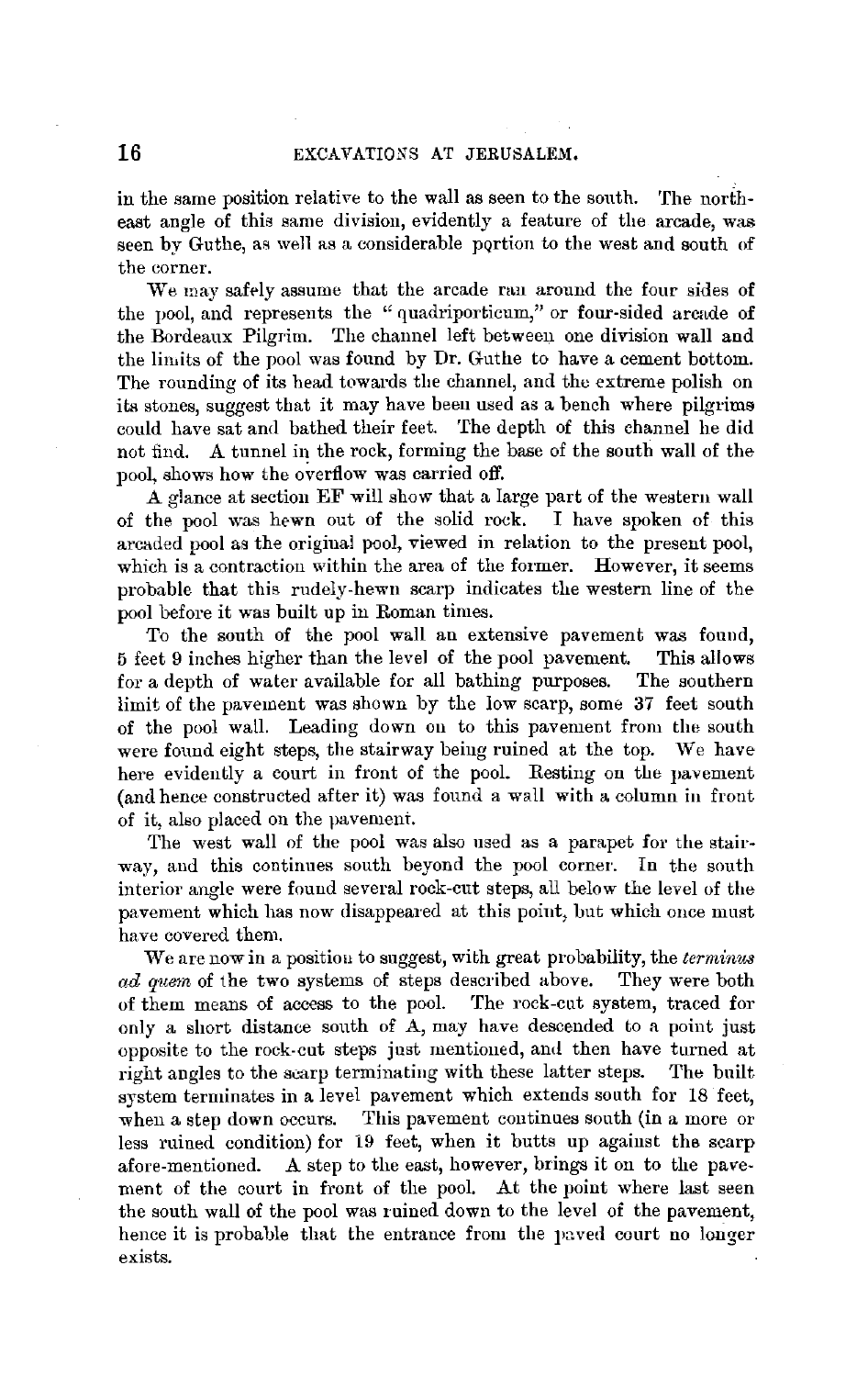The most complete discovery of the season is that of the church immediately to the north of the present Pool of Siloam, and with its south aisle built over the north arcade of the ancient pool. To what an  $\epsilon$  extent this discovery is complete may be seen from the plans and sections. Not only has the general form been recovered, but we have found many of the details, and the only part not clear is that just within the west wall.

The inside measurements of the church are as follows :-- Length, 84 feet; breadth, 51 feet 6 inches; width of nave, 25 feet 10 inches ; width of aisles, 10 feet 5 inches ; assumed length of atrium, 62 feet ; agcertained breadth of atrium, 17 feet 8 inches. The church is remarkably well preserved for a buried building. The flooring was found to be intact, wherever we struck its level, with the exception of a large part of the north aisle, and a portion of the west end of the church. In the arcade the west pier stands to its full height, as especially determined. while the tunnel, though in places  $7$  feet high, did not reveal in most cases how much of the others still remain. The west wall is preserved in places to a height of 6 feet, as is the south-east angle of the chapet The steps of the apse are largely intact.

The discovery was made by accident and illustrates a frequent experience of the excavator, who, in searching for one thing, often finds another. I have shown (on p. 302 of the  $\mathcal{Q}_{\text{water}}$  for 1896) how we pushed east from the scarp along the top step of the great stairway, in the hope of finding its breadth at that point, and how, 7 feet from the scarp, we found a wall, 4 feet 4 inches thick, running not quite parallel to the scarp. I showed that this wall was later than the steps, as these were broken off irregularly to give place to it. Since then in digging in the south aisle we have found a continuation of the steps buried beneath the level of its flooring. Even while writing the last report I had a hope that we were on the track of the ancient church, which is known to have existed near the Pool of Siloam. But as my guesses could not then be supported by any evidence, I withheld the suggestion. On our plan, published with this report, the hard lines represent parts actually seen, and the dotted lines those inferred. On first looking at the plan and noticing the great preponderance of hard lines, the reader will naturally suppose that, were he on the ground, at one glance he could see the whole form of the church, and that by walking about he could study the details in the open air. Such, however, is not the case Expecting to see a church, he would find only a cauliflower field. The whole floor, with the exception of the south aisle, where the soil is slight, is still buried under a mass of *debris* varying in height from 12 feet above the atrium to 22 feet above the north aisle and the nave. Section AB is valuable in showing how impossible it is to infer original levels from modern terracing. The recovery of the church is due to a system of tunnels, the added lengths of which come to more than 500 feet. As the length of the church and its appendages is only 115 feet, and the breadth 100 feet, how completely honey-combed the excavated area must have been will

 $\mathbf{p}$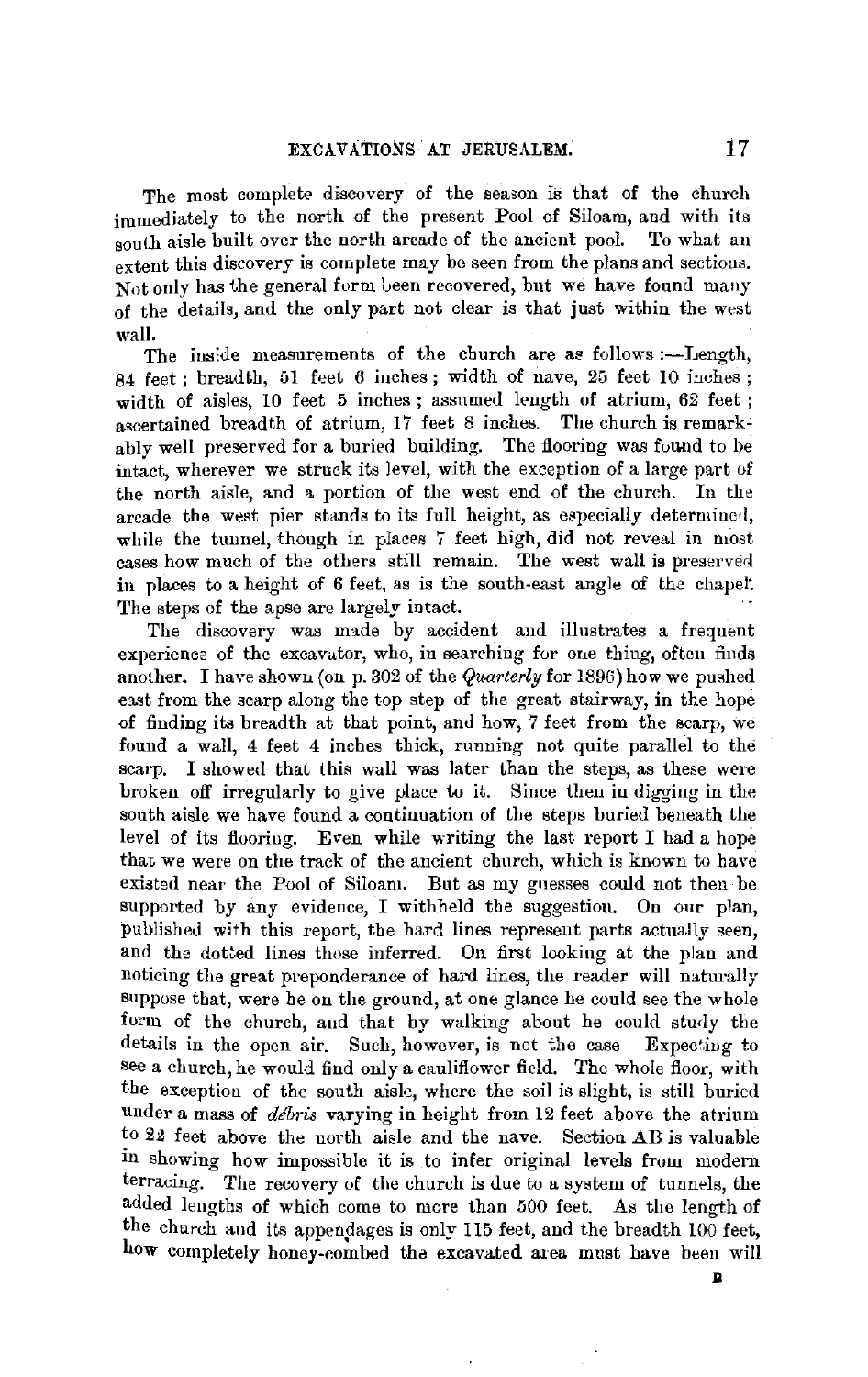appear at once. How ticklish some of the tunnelling **was, will** appear in the course of my description of the excavation.

When we had discovered the west wall, as recorded above, we suuk to the flooring, which we found to be of stone pavement, and pushed southwards to its south-west corner, in a tunnel separated from the lofty tunnel above the steps only by the wall itself, which, fortunately for safety, stands here to a height of 6 feet. On the outside, this wall consists of well-squared, well-set stones, in courses averaging 21 inches high, set on large foundation work, rudely laid. The dressing is plainfaced, comb-picked or chiselled; a few margined and picked-centred stones are seen. The faces of the joints have a rough trowel pointing. It extends indefinitely to the south beyond the place for the south-west outer angle of the church, though the masonry grows ruder. The inside face of the wall is plastered.

Turning to the east, we tunnelled 6 feet from the corner, coming upon a door, with a step of 7 inches leading to a small chamber paved with white tesserse. Going over its east wall we found this running for some distance to the south, burying the great stairway. The south and east walls of this chamber have been merely dotted in on the plan for reasons to be explained later.

Returning to the point where the church pavement had first been struck, we pushed north to the internal north-west angle of the building, but at a distance of 15 feet from the corner the stone flagging gave place to a patterned mosaic. It is curious that there is no corresponding bit of mosaic in the south-west angle. The west wall was thus traced from corner to corner on its inside, but no door was found in it. This is explained by the rapid rise of the rock to the west. This lack of a doorway also helps the view that a wall ran along the top of the scarp a few feet to the west. In any case, a main north entrance would have been more convenient for those approaching from the city. This north entrance was actually found later.

In the meantime, striking in at the right spot, we had found the exterior north-west angle of the building. We pushed eastwards along a pavement some 10 feet higher than the floor of the church, and, at a distance of 19 feet, we came upon a wall running north from the wall that we were tracing. The pavement was traced for some distance north. Pushing eastwards over the top of this wall, and finding no pavement, at the same level, on the other side, we sank a shaft in the tunnel down along the face of a pier, apparently terminating the north wall of the church at this point, striking what appeared to be a paving stone, some 40 inches above the level of the church flooring as ascertained before. This paving stone, however, was soon shown to be the top of a step, with an 8-inch rise, and pushing south we followed down five steps, coming then on to a mosaic which tlrns turned out to be at the exact level of the flooring of the building. The pier still stands to its full height, and fortunately the cornice is preserved. It was supposed to be the side of a door and was thus marked in the last plan. To find the other side was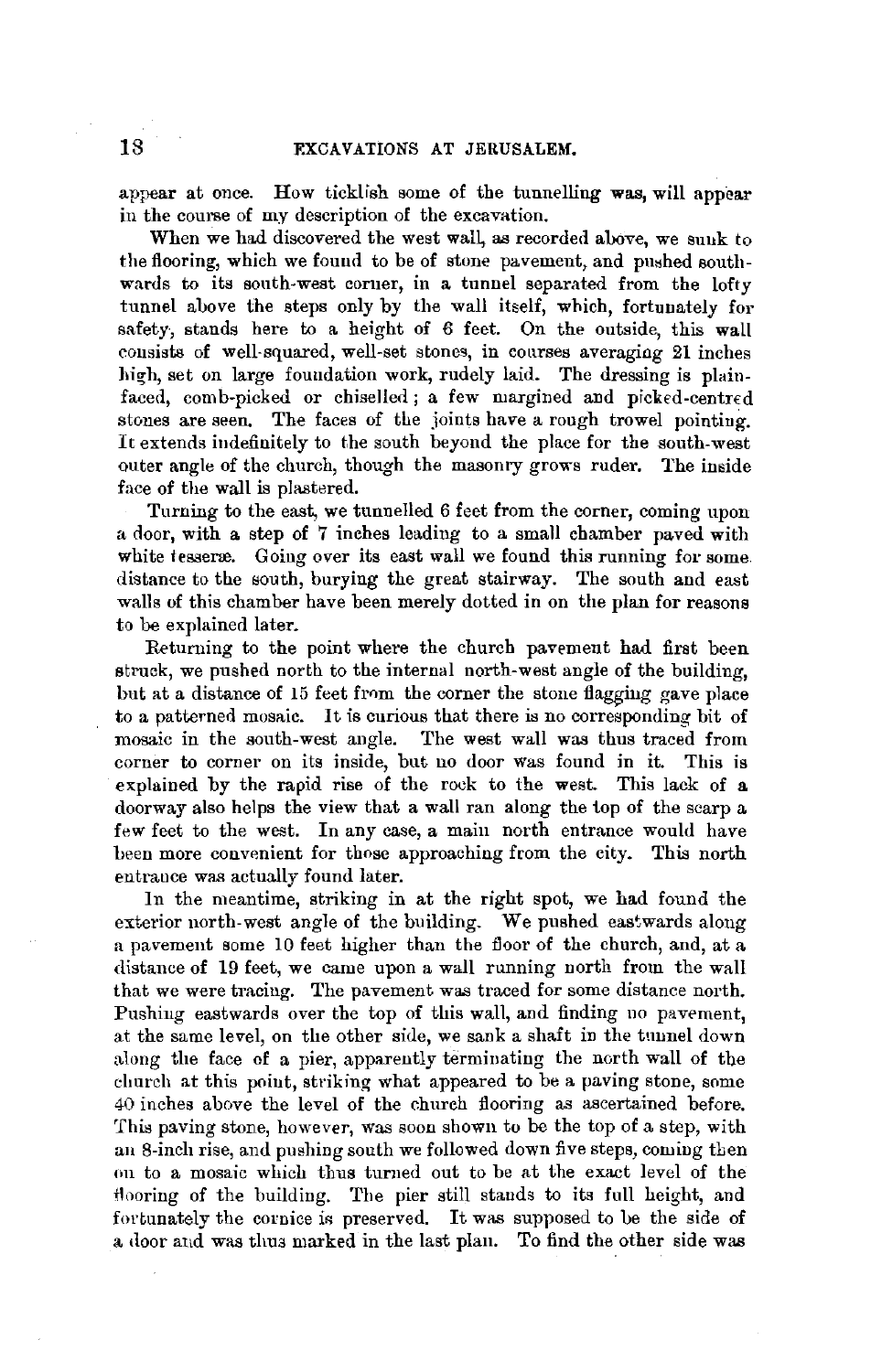

**Ford To Bool, participally**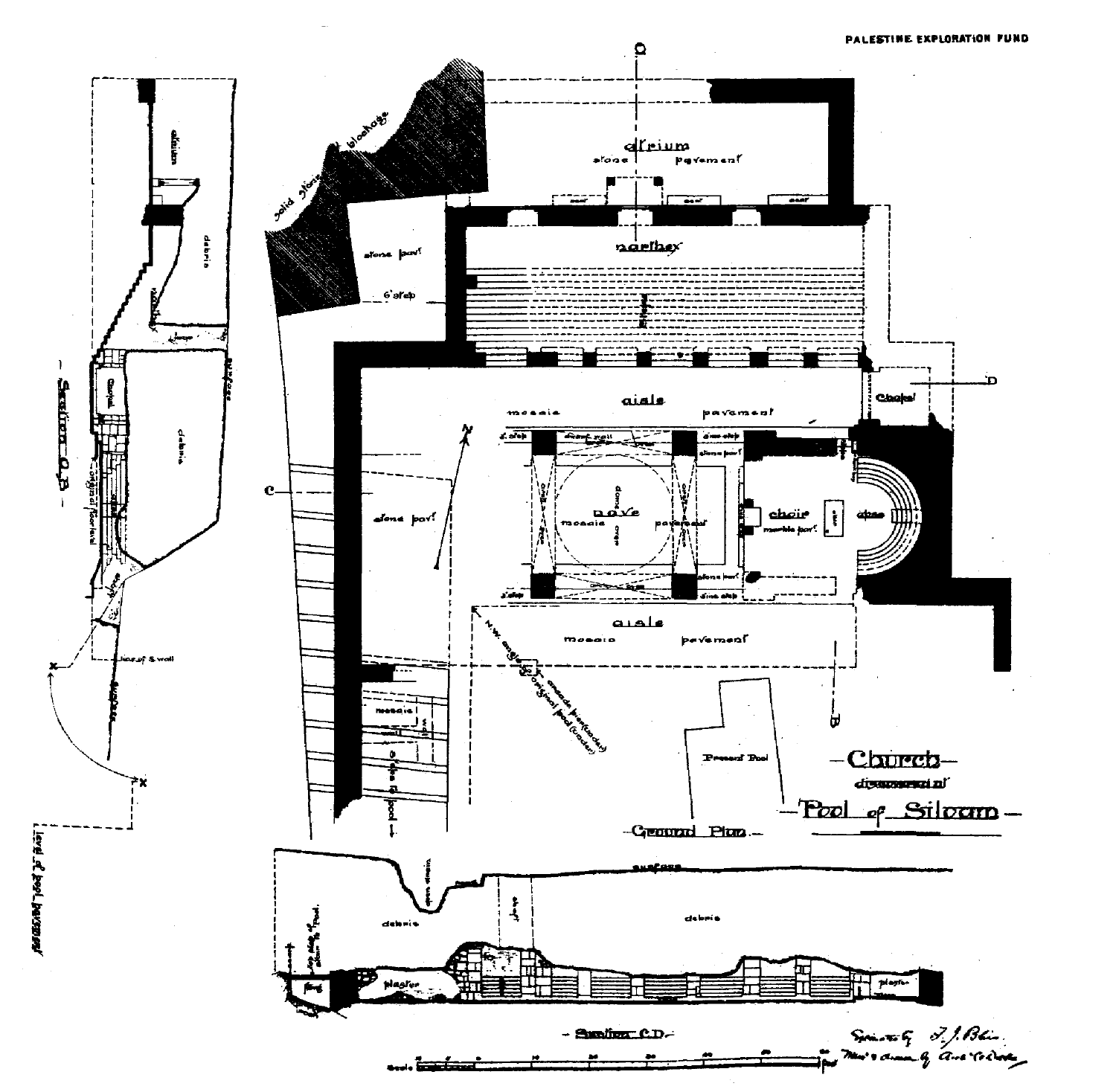impossible without another shaft. We had passed underground from the property of one man to a point under the gully which was formerly a road but is now used as the open drain of the city, and which bounds the land of another proprietor. These fellahin give us *earte blanehe* to work in their lands (for a proper compensation!), but no man will let us penetrate an inch into his property if we approach it subterraneously from the laud of another, for these stones which may rightfully belong to him will emerge into the open air from the shaft in the field of his neighbour, who will set up a counter claim. Accordingly, we sank a new shaft at the point where we expected the other side of the door, and came right down upon the steps and also upon what we supposed to be the corresponding door-pier. Further investigation, however, showed this to be an isolated pier, about square, set back  $1\frac{1}{2}$  inches from the lowest step. Its originalsouth face was 2 feet 6 inches broad, bnt it had been strengthened by an additional pier 30 inches broad. The two periods are clearly shown by the straight joint between them and by the fact that whereas the tread of the fourth step from the bottom is broadened to join the back of the original pier, such is not the case with the addition *(see* plan). We then pushed a tunnel eastwards on the mosaic flooring, keeping in view the two lowest steps, and 7 feet 4 inches from the first isolated pier we came upon a second, consisting of a monolith to the height seen, which was 40 inches. At a distance of 7 feet 2 inches from this another was found. By this time it was clear that we were working along an arcade, and the discovery of three more piers confirmed the idea. A little beyond the last of these the border of the mosaic turned south, and we soon found the corner pier and the end of the steps. Turning east we followed along a step (7 inches high) till we came upon another pier and a stone step running south, giving the breadth of this arcaded north aisle of the church. The northern step leads to a chapel railed off in a manner to be described elsewhere. The floor of the chapel is of stone flagging.

The length of the arcade is 64 feet. A glance at section CD will show how rough the construction is. The inter-columnar spacing is irregular, with an extreme variation of  $3\frac{1}{2}$  inches, and in the breadths of the piers there is a maximum variation of 5 inches. These are built of stones set in lime roughly dressed with the comb-pick, except the monolith, which is chisel.picked. From the irregularity of the courses one would gather that they had been plastered like the rest of the church. The two bottom steps leading down to the arcade were traced along its whole length. The six lower steps were seen in the shaft, and the six higher ones in a tunnel at another level. Measurements between allow for four more, making 16 in all It is not impossible that an extensive excavation It is not impossible that an extensive excavation might reveal the whole stairway still preserved.

The pavement of the atrium and the westernmost of its three doors had been seen last season in a shaft which we sank in search for the city **wall,** but at that time these had no meaning for us. However, when we followed.up the steps, crossed the pavement of the narthex, and broke

**B 2**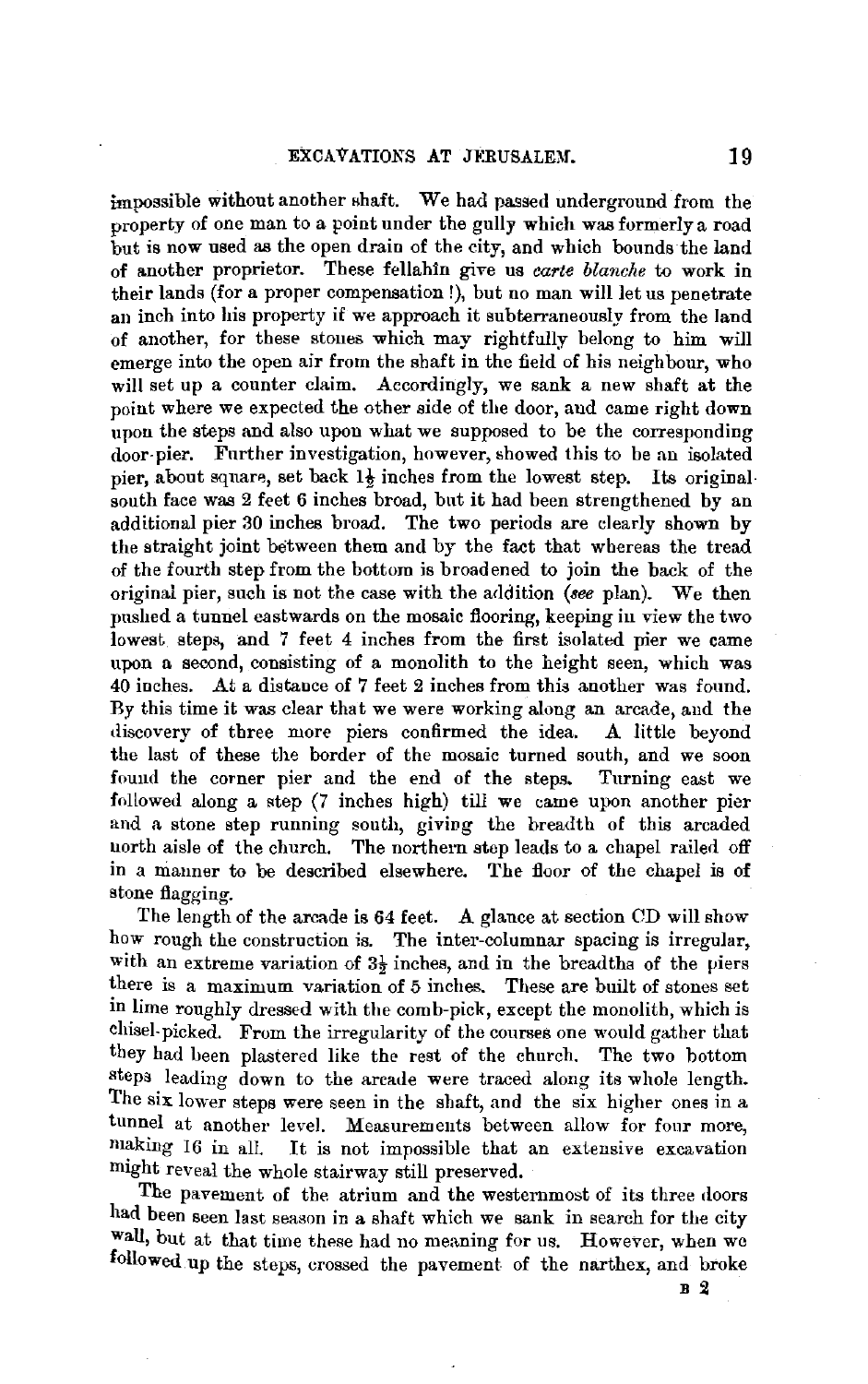through its wall at the north-west corner *we* found ourselvea on this same pavement, and were able to see its connection.

The south wall of the atrium was traced for its entire length, and three blocked-up doorways were found in it. On removing the blockage we observed curious grooves on the outside sills and jambs. The sockets indicate that the doors were double. Opposite the central doorway were found two columns. In the joint between the shaft and the base is a heavy lead bedding, the shaft being merely set on the bed, without joggles or other fixing. The entire shaft of one is still standing, its top being **7** feet 9 inches above the pavement, and only 5 feet under the surface. At the east of the atrium were found offsets from the door-piers, 20 inches high, which were evidently used as benches. Against the west pier of the central doorway we have dotted in on the plan another bench or seat, as a rough portion in the otherwise smooth masonry (here ruined down to one course) corresponds exactly in position to the bench against the eaat pier, which has also rough masonry behind it. In the east wall several courses are still standing. These continue west in the north wall for about 4 feet, where it is ruined down to the bed of the first course above the pavement. This low course continues to the point indicated on the plan, where it is ruined completely, though the pavement continues. Ten feet beyond in the same line is a rough wall, evidently of the period of the filling in of the doorways. No sign of the doorway which must have existed in the line of the north wall remains, though careful search was made. The atrium must have had a west wall, but its place is now occupied by the huge blockage of masonry, which thus probably represents a later period. We have seen before how this same blockage had also obliterated all signs of approach to the great stairway. Builders are unfortunately not properly considerate of the unborn excayator.

The excavation of the apse and choir was a somewhat anxious affair. as so many- features in a very limited area had to be sought for by tunnelling. The fear was that by following a false clue we might render it impossible to tunnel in the vicinity. As it was, we were obliged to fill up some places immediately after the remains were measmed, so that we could go on with safety. The plan shows that a wall separates the choir from the north aisle, with two steps leading up to the choir through an opening. The discovery of the apse, with its five steps, was a great relief, as it was the first sure proof that we had found an ancient church. The southern half of the apse was seen in a shallow cutting made at the base of the terrace, and connection being made with the former tunnel, the ventilation was vastly improved. Access to the church was rendered only too easy, and a guard had to be stationed at the spot on Sundays to prevent the entrance of people whose curiosity might have lead them to pull stones out of the tunnel roof. The soil here being so slight the south wall of the choir is gone except one stone. The white marble pavement, partly set in geometrical pattern, is fairly well preserved. A wall was found showing the existence of a chamber to the south of the apse. This had been used at a later period, as proved by walls butting up against it.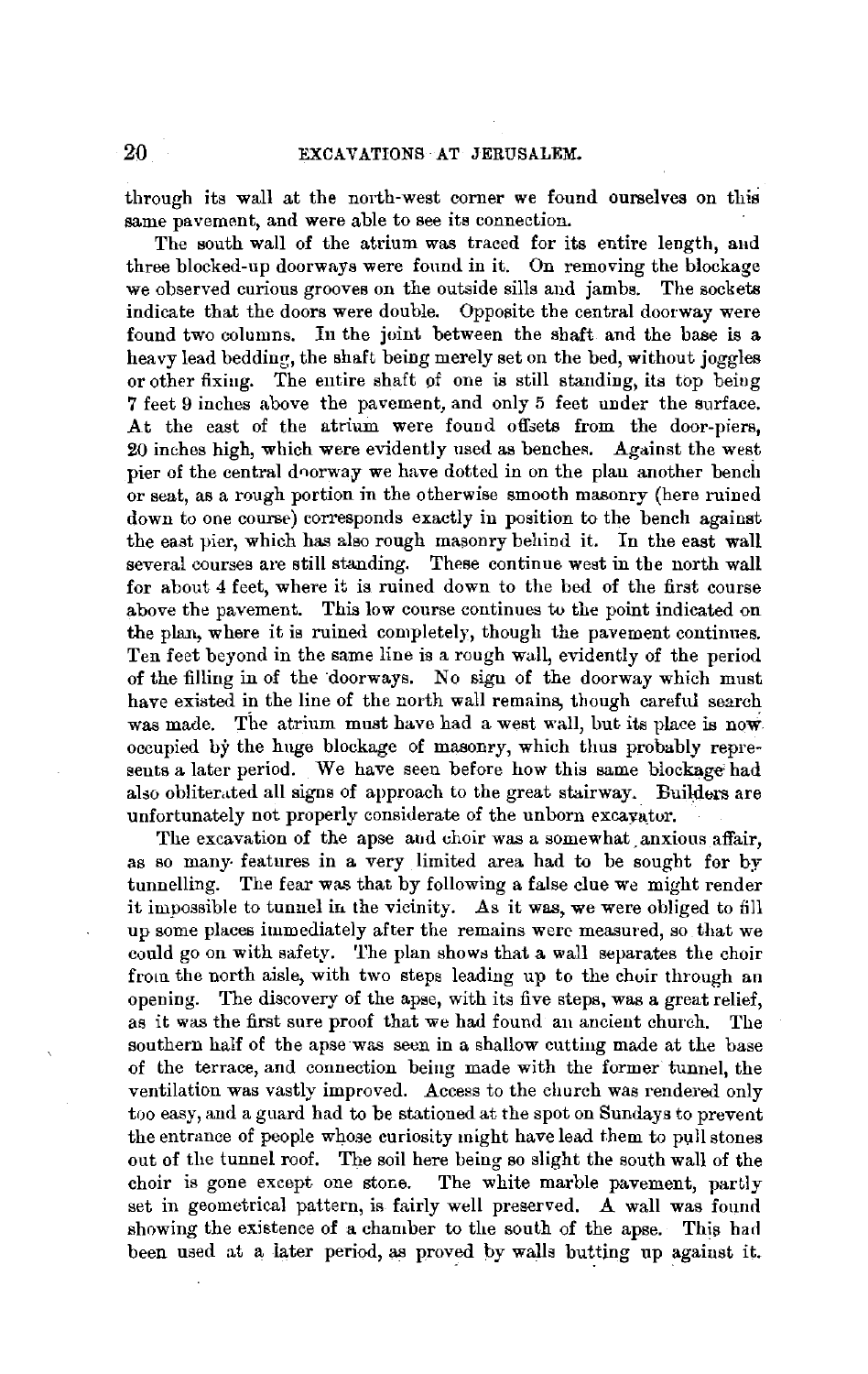Signs **of** a painted pattern were found on the plaster of the choir wall.

The north wall of the choir is built *on* the step, 29 inches broad and 3 inches high, which is thus proved to belong to an earlier period. **We**  followed this in a tunnel parallel to that which had revealed the piers of the arcade, and separated from the latter by a pier of earth only 5 feet thick. Fortunately the soil was very firm, no boxing being required. On reaching the exterior north-west corner of the choir, we drove a tunnel to the south, soon finding the two steps leading up to the choir, and two small column bases at the entrance. Between the two columns (the rnonldiugs of whose bases are dissimilar) is a 3-inch sinking in the choir floor, measuring 3 feet 2 inches by 2 feet 8 inches. Desirous of examining the east and west central axis of the choir, in hopes of finding the position of the high altar, we drove a tunnel east as far as seemed prudent, working from that direction, and then working back from the tunnel in front of the apse, we made the connection, coming upon a stone slab set in the marble pavement. Before we could safely examine the limits of this, the first tunnel had to be filled up. This stone is 6 feet 3 inches long by 3 feet 2 inches broad, and a  $\frac{3}{4}$ -inch sinking was found in the angle. It occurs exactly in the position for the high altar, which doubtless once stood upon it.

In the angle of the pier north of the apse, another interesting discovery was made. At this point the marble flooring was ruined. Let into the angle was found a sunk box, with sides and bottom formed of red stone slabs varying in thickness from  $\frac{3}{4}$  inch to 3 inches. Its bottom rests on 4 inches of earth, burying the pavement in use before the choir wall was built, hence it belongs to the second period of the church. The internal measurements are 23 inches by 8 inches, the depth being 16 inches. The top is entirely gone and nothing was found in it. It reminds us of a discovery we made two years ago of a box sunk under the centre of the apse in the church found on the Mount of Olives. The objects found in this latter box are figured on p. 104 of the *Quarterly* for April, 1895. We decided that this was used for a reliquary ; accordingly we may assume that the box found in the Siloam Church was used for the same purpose. The difference in the position of the two boxes should be noticed.

In the meantime we had been continuing our tunnel west for 40 feet from the north-west exterior angle of the choir, and had come upon the two great piers built upon the stone step, hence evidently belonging to the later period of the church. These were puzzling at the time, while the dwarf wall running between them is still uuexplained.

The aisle mosaic and the stone step separating the aisle from the nave continued the whole length of our tunnel. The step, however, does not extend to the west wall of the church, and the mosaic at the north-west angle is of an entirely different pattern. I am sorry that these discrepancies were not explained, but at first we had expected to recover only the main outlines of the church, and it was not till the excavations Wtre finished that we were aware how completely the remains fitted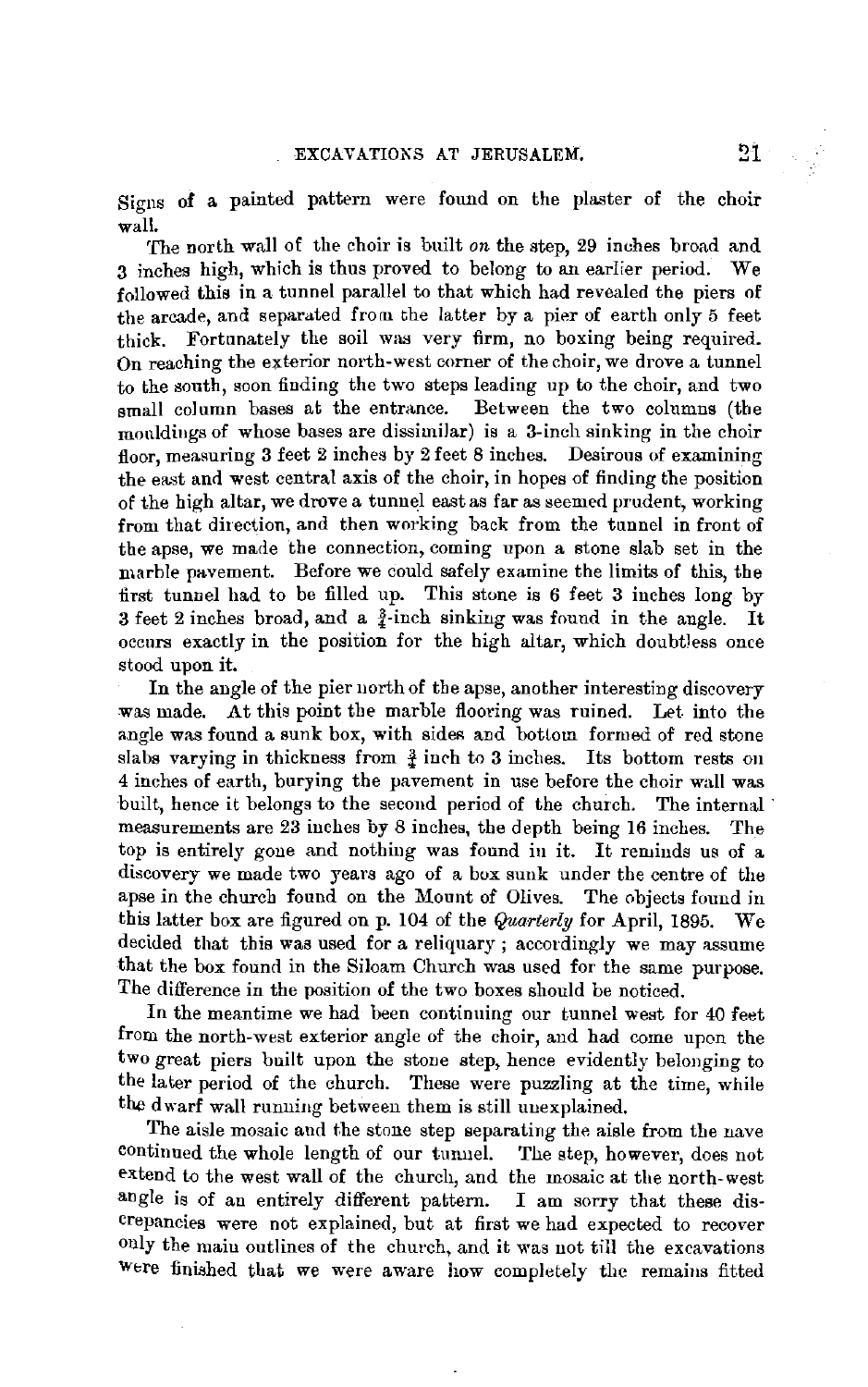together to form a coherent plan. Certain details were, however, wanting ; some of these could no longer be supplied, as we had been forced to close up certain tunnels as the work proceeded, and others could be no longer sought for owing to the lateness of the season. For example, further excavation at the west end of the church is now rendered impossible by the rains, as it is under an open drain down which a torrent of water pours, rendering further tunnelling unsafe.

At the south part of the church, the soil being slight, the work was mainly carried on in an open trench. In this was seen the termination of the steps leading to the choir. Through the kindness of Mr. Charles Hornstein we were able to obtain a photograph of the mosaic of the nave. It has the "scale pattern" enclosed in a border, and is similar to the mosaic of the north aisle. The stone step separating the nave from the south aisle was also traced to the point indicated on the plan. On it were found the two piers corresponding to those on the other step. These had at first appeared to be without meaning, but when the two others were found, it became **plain** that they had been built at a later period to carry a dome. The east wall of the church appears to be completely destroyed, but sure proof of the south aisle was given by the mosaic, still *in situ* but much broken, to the south of the southwest pier.

Various column bases and bits of moulding were found among tbe *debris* ; these, with the ornamentation still *in situ,* will be drawn later on,

Such then are the details of the church we have discovered at the Pool of Siloam, but there remains to us the interesting query as to whether this church is historic or not. The Pool of Siloam is mentioned by the Bordeaux pilgrim (A.D. 333) as having a four-sided portico, but he makes no mention of a church. Antoninus Martyr (A.D. 560-570) describes a church over the pool. Arculfus (A.D. 670), however, who makes a speciality of the description of churches, is silent in regard to the church at the pool. Accordingly we assume that the church mentioned by Antoninus was built after 333; and destroyed before 670. To assign a builder to it is not difficult. The Empress Eudocia, who died in May, 460, spent the last 10 or 11 years of her life in Jerusalem, where she had been exiled. by her weak and jealous husband, the Emperor Theodosius, She employed her time in building numerous churches (notably the Church of St. Stephen, whose restoration is now being rapidly accomplished by the Dominicans), in erecting an Episcopal Palace, and establishing asylums for the poor and aged. Antoninus states that " the fountain of Siloa is now within the walls of the city, because the Empress Eudocia herself added these walls to the city." Though he does not state who built the church; it is not very far-fetched to assume that Eudocia's reason for extending the city walls to include the pool within the city was to protect a church she had built at that point.

Antoninus's description is as follows<sup>1</sup> :-" Cap. xxiv. Exinde venimus

<sup>1</sup> Edition of Tobler and Molinier, Geneva, 1879.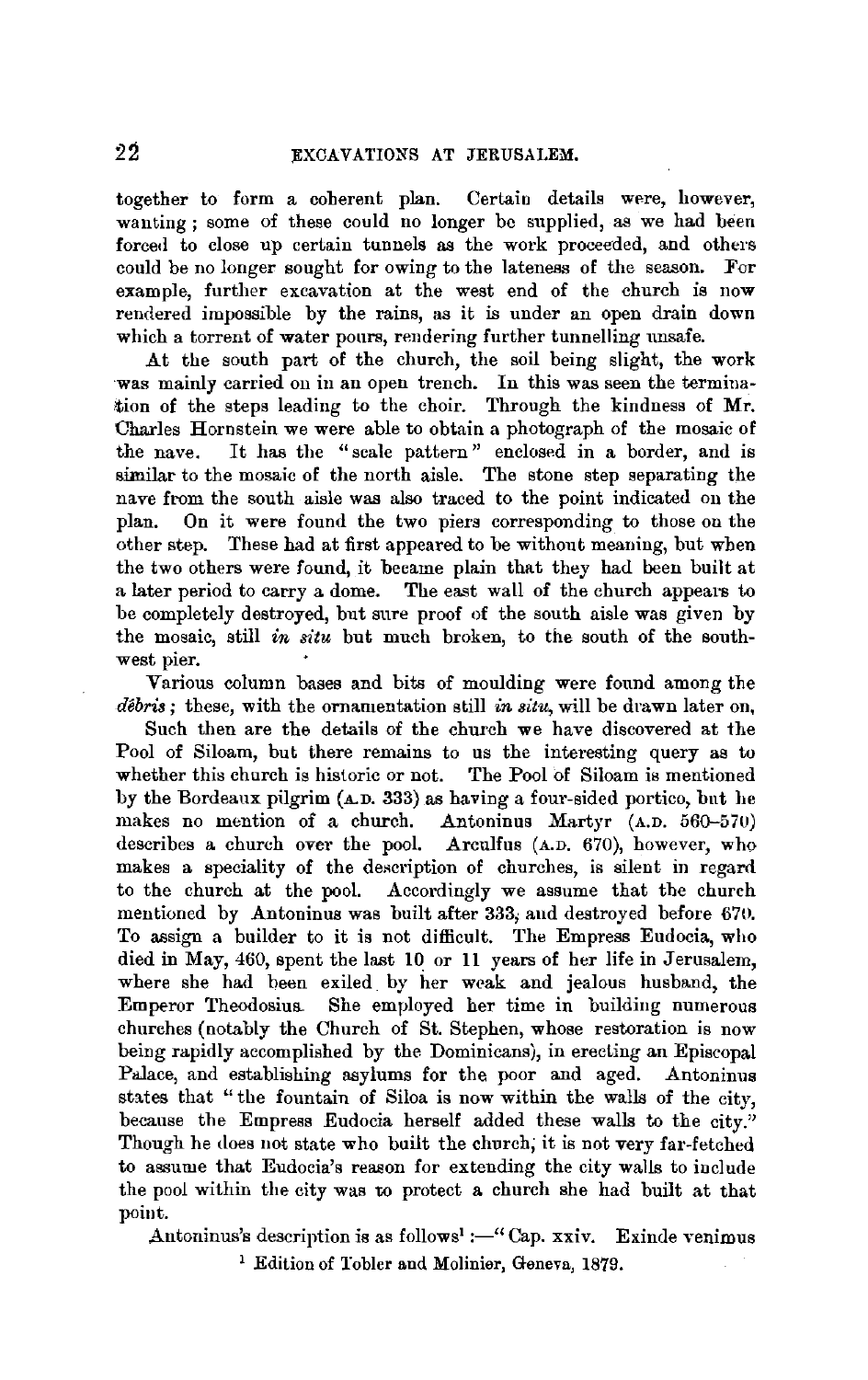ad arcum, relic antiqua porta fuit civitatis. In ipso loco sunt aque putride, in quas missus est Jeremias propheta. Ab arcu illo descendentes ad fontem Siloam per gradus multos, vidimus basilicam volubilem, subtus de qua surgit Siloe : que habet solia duo ex marmore manu hominis facta : inter solium et solium clausura cancellarum ; in uno pro benedictione larantur viri et in alio mnlieres. In quibis apus multe virtntes astendentur, imo et leprasi mundantur. Ante atrium est piscuia grandis, in qua populus lavatur assidue; nam solis certis horis fons ipse irrigat aquas multas, que descendunt per vallem Gethsemane, que et Josaphat vocatur, usque ad Jordanem in loco, relic deficit in mare  $S$ alinarum subtus Sodomam et Gomorrham." The translation is as  $follows := "Theree' we came to an arch where was an ancient gate of$ the city. *At* that place was the putrid water into which the prophet Jeremiah was sent. Descending from that arch to the fountain of Siloam by many steps we saw the round (1) basilica from under which Siloam rises, which has two baths made by the hands of men out of marble ; between the two baths runs a partition, in the one men, in the other women, bathe for a blessing. In these waters many cures are effected, and even lepers are cleansed. Before the atrium is a large pool made by the hands of man, in which the people bathe continually, for at certain hours the fountain of its own accord pours forth much water, which runs down through the Valley of Gethsemane, which is also called Jasophat, as far as the Jordan, and enters the Jordan at the place where it runs into the Salt Sea below Sodom and Gomorrha."

My translation is based upon that of Mr. Aubrey Stuart, the editor of "Antoninus Martyr," in the Pilgrims' Text Series, but in his desire to render bad Latin into good English, he has fallen into one or two errors, if we assume that the church that we have just discovered and the church that Antoninus describes are the same. Our Latin author writes : "Vidimus basilicam volubilem, subtus de qua surget Siloe : que habet solia duo," &c. Mr. Stuart, evidently with a laudable desire to avoid two awkward relative clauses, assumes that both relatives refer to the church, notwithstanding the absence of an *and,* places a period after the first clause, and begins a new sentence thus: "The church has two baths."<br>I prefer to read the Latin as it is written. "We saw a round (?) I prefer to read the Latin as it is written. basilica under which Siloa rises which has two baths.'' The only difficulty here is in making the word S1loa apply to both the fountain and the pool, but this is not great, and the excavations bear ont the literal translation. The plan will show that no signs of baths were found within the church itielf, and its height above the pool of almost 27 feet make such an arrangement quite impracticable. We would naturally expect to find the baths in the pool, and such has been the case. The portico we have found about the pool is an ordinary Roman bath arrangement, though its inclusion in the limits of the bath itself is unusual. The excavatious were not carried on sufficiently to reveal the division between the

1 IIe has just been describing the Church uf St. **Mary's** within the Temple **Area.**